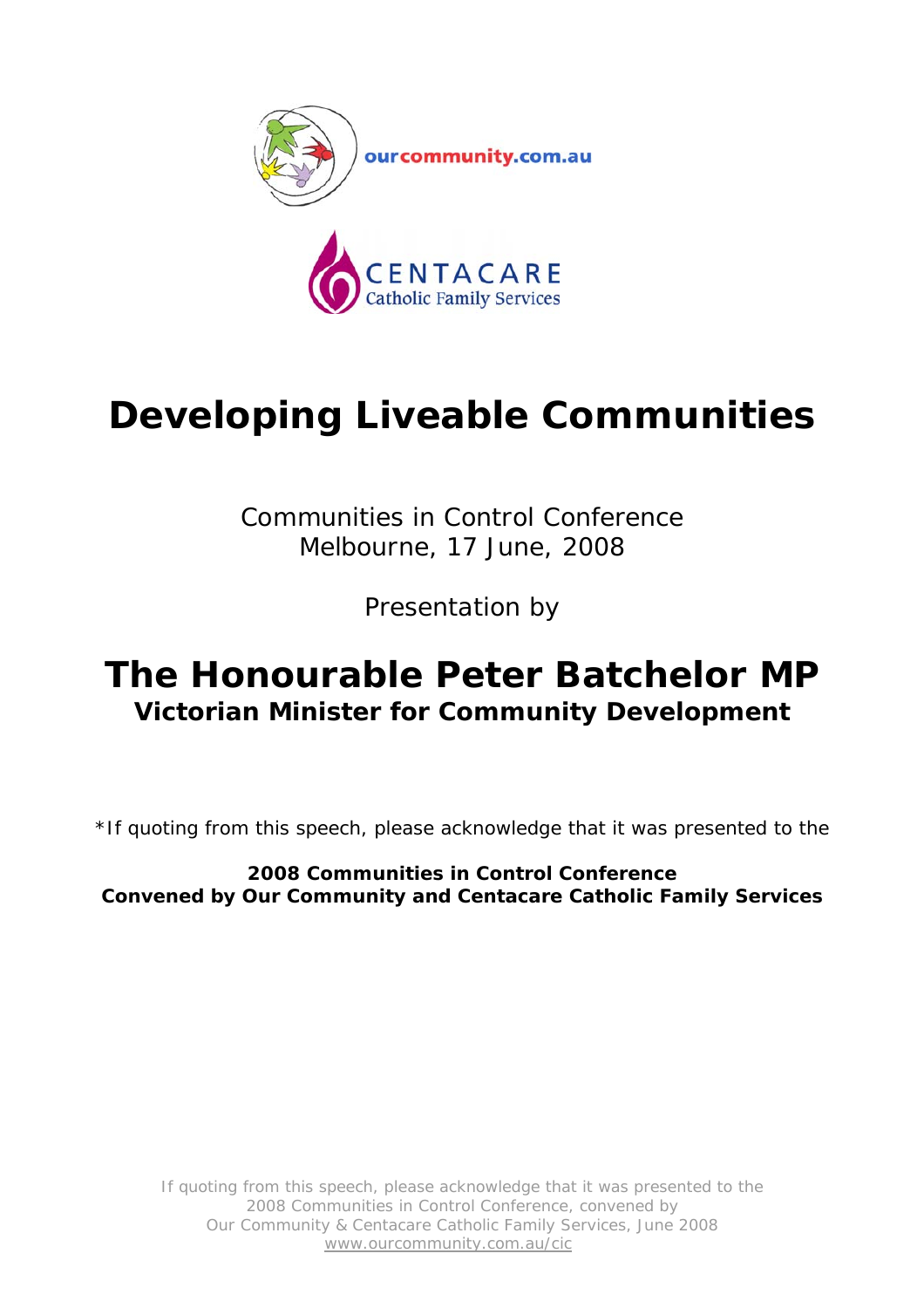I'd like to begin by acknowledging the traditional owners of the land we are meeting on today and paying my respects to their Elders.

On behalf of the Victoria Government I'd also like to welcome you all to the second day of the Conference.

I want to extend a particular welcome to those of you visiting Victoria from interstate and overseas.

And congratulations again to Our Community and Centacare for organising another extraordinary gathering of people and organisations.

# **WHAT ARE LIVEABLE COMMUNITIES?**

Rhonda has asked me to speak on developing liveable communities.

Liveability often means different things to different people.

But when you ask people the basic question…

*why do you like where you live?* 

*or why don't you like where you live?* 

… people's answers usually fall into three broad categories.

# **LIVEABILITY ASPECT #1 – PHYSICAL ENVIRONMENT**

**First** people talk about the physical environment.

They talk about things like:

- parks and open space;
- maybe the beach or the bush or rivers and creeks
- and the way their local area is laid out...

…being able to walk or get around their local neighbourhood easily.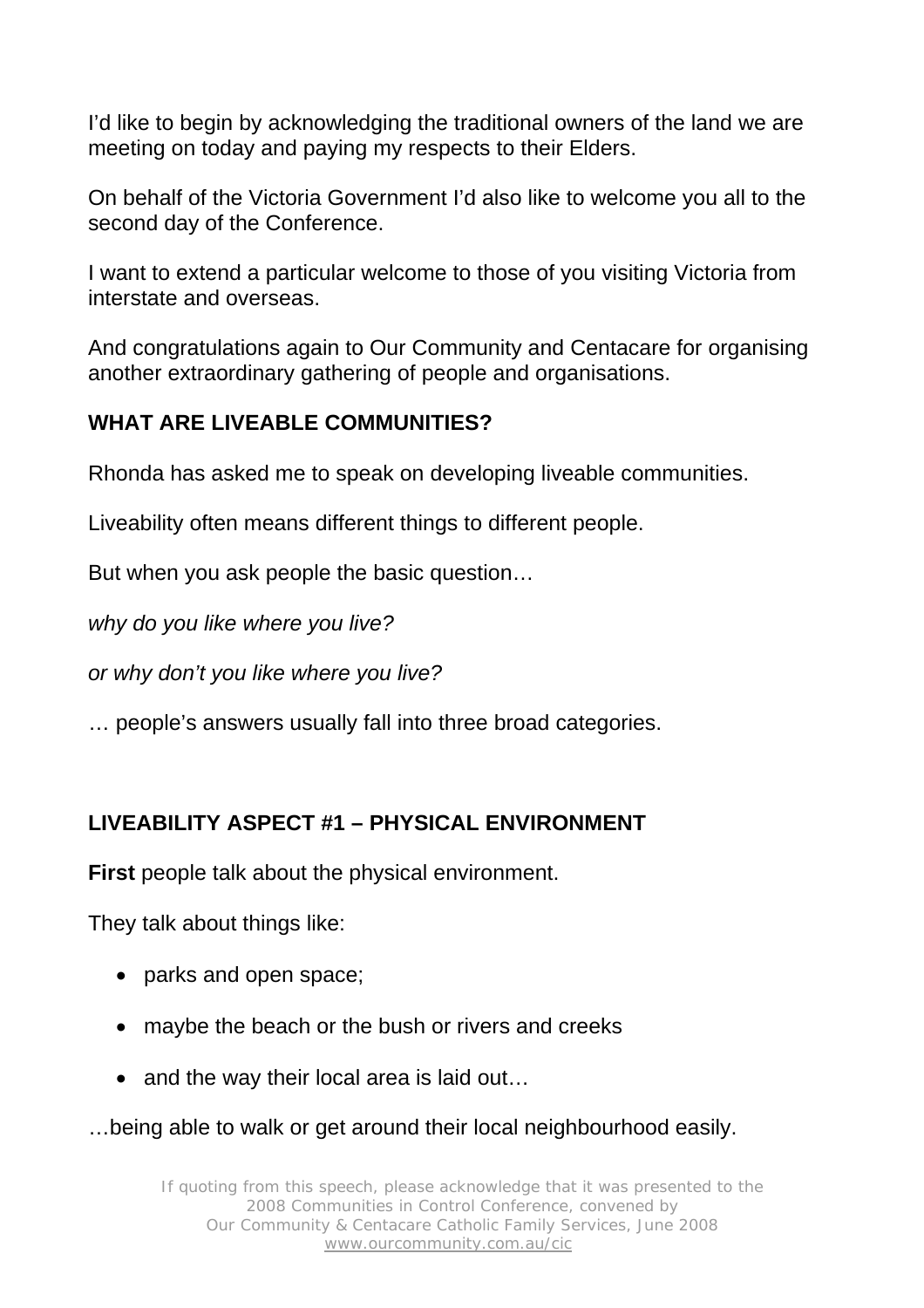# **LIVEABILITY ASPECT #2 – SERVICES & FACILITIES**

The second category of answers is about access to the local services and facilities people need.

That includes access to:

- shops and jobs;
- transport and employment opportunities; and
- school and community centres.

# **LIVEABILITY ASPECT #3 – SENSE OF PLACE & NETWORKS**

The third category of answer to the question – *why do you like where you live? –* is quite different.

People talk about a sense of place and a strong community.

People say they like – or they want – to live in a community that feels special and where there are strong networks.

# **EXAMPLES OF GOVT ACTION TO INCREASE LIVEABILITY**

That's means that if we want to build more liveable communities then we need to be thinking about those three elements of liveability.

And that makes developing more liveable communities a big task.

# **ACTION EXAMPLES – PHYSICAL ENVIRONMENT**

For instance – one of the biggest challenges to our physical environment in Melbourne is our growing population.

As many of you would know – Victoria's population is expected to increase by one million by 2021 – a decade earlier than originally forecast.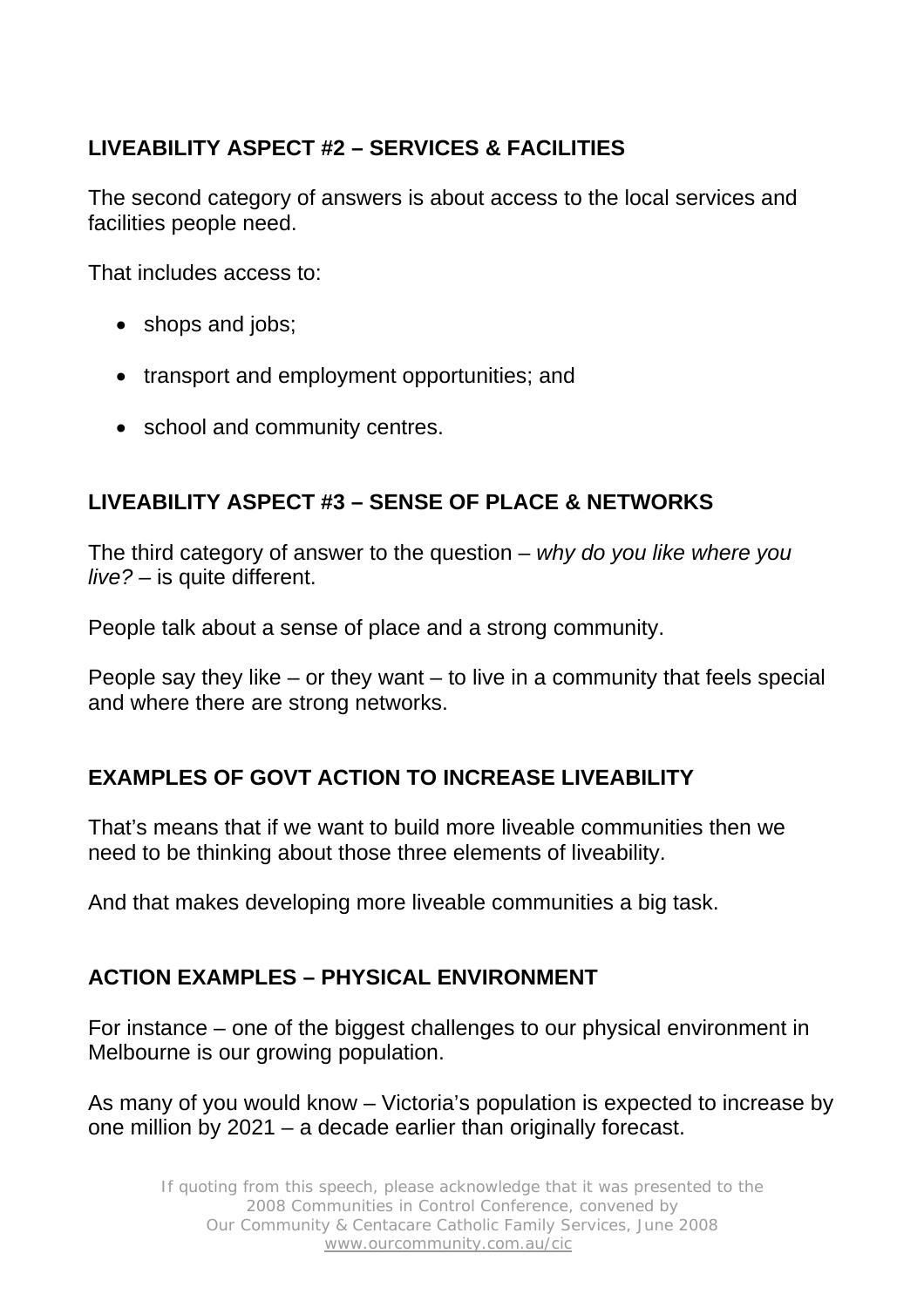It's the result of two factors:

- first, a higher birth rate and last year we had more than 70,00 babies born in Victoria<sup>1</sup> which is the highest number since the early 1970s<sup>2</sup>
- and second a growing share of interstate and international migration.

**Even if we had no more children and we stopped all migration from interstate and overseas** – the number of households in Melbourne would **still** keep on growing.

That's because we're choosing to live in smaller and smaller family units and there are more people living alone.

Some of that new housing will be on the borders of Melbourne.

And we need to improve the layout of those new communities – because in the past it hasn't been as good as it could have been.

But we can't have all the new development on the borders of Melbourne.

Some of our new communities will also have to be within the existing areas of Melbourne – and in other cities in Victoria.

And that means creating new types of housing in existing areas.

That won't be easy.

But it will be vital if we want to keep Melbourne – and other Victorian cities – places where people want to live and raise a family.

# **ACTION EXAMPLES – ACCESS TO SERVICES**

The second aspect of liveability was about access to services and local facilities.

With a growing population and with an ageing population there are huge pressures on our state-wide services – like hospitals, schools and transport.

 $\overline{a}$ 1 http://www.abs.gov.au/AUSSTATS/abs@.nsf/mf/3239.0.55.001?OpenDocument 2  $2$  ABS cat. no. 3105.0.65.001 Australian Historical Population Statistics

If quoting from this speech, please acknowledge that it was presented to the 2008 Communities in Control Conference, convened by Our Community & Centacare Catholic Family Services, June 2008 www.ourcommunity.com.au/cic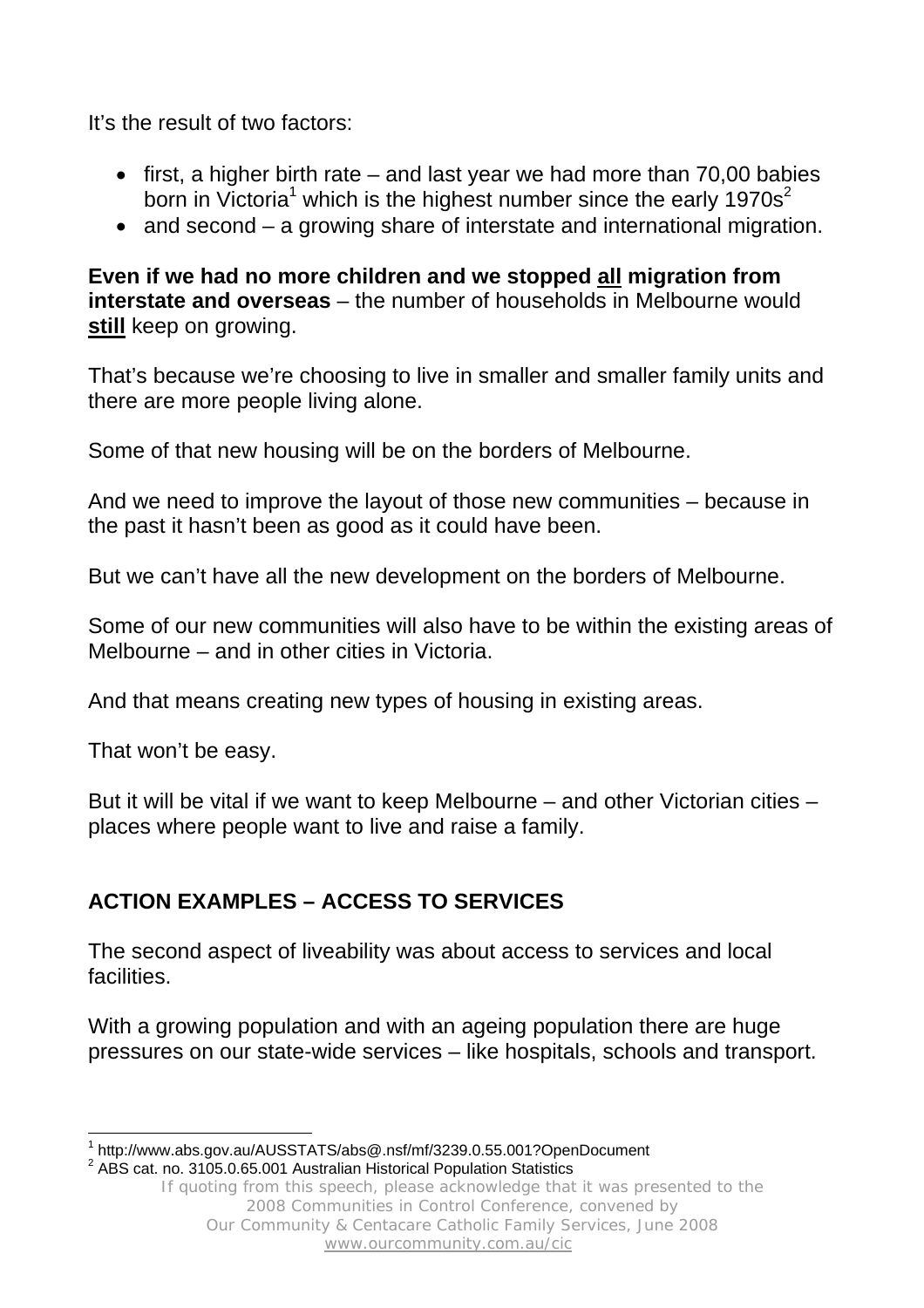- Over the last 10 years in Victoria we've put large amounts of resources into rebuilding our hospital system.
- We're also providing funding to rebuild or renovate every state school in Victoria over the next 10 years.

And I'll come back to some of the opportunities that creates a little later on.

We've also committed an extra \$10 billion dollars to improve the public transport system.

And that means in particular more buses – for the outlying areas of Melbourne.

But as well as investing in those services we've also put extra funding into making those services more accessible for people who are missing out.

We know, for instance, that some groups miss out on the services that make a big difference to people's lives later on.

That's why in Victoria we've made kindergarten effectively free for low income families.

It's why we've funded 57 new Children Centres that bring different services together under the one roof.

And incidentally those Centres have now become a model for the Commonwealth.

We've provided extra resources:

- so that more new families get access to Maternal and Child Health services;
- so that more women get help to give up smoking and drinking during pregnancy; and
- We're also offering major new investment in disability services particularly to help people stay independent and to enter the workforce if that's what they want.

We've called that package of extra support *A Fairer Victoria*.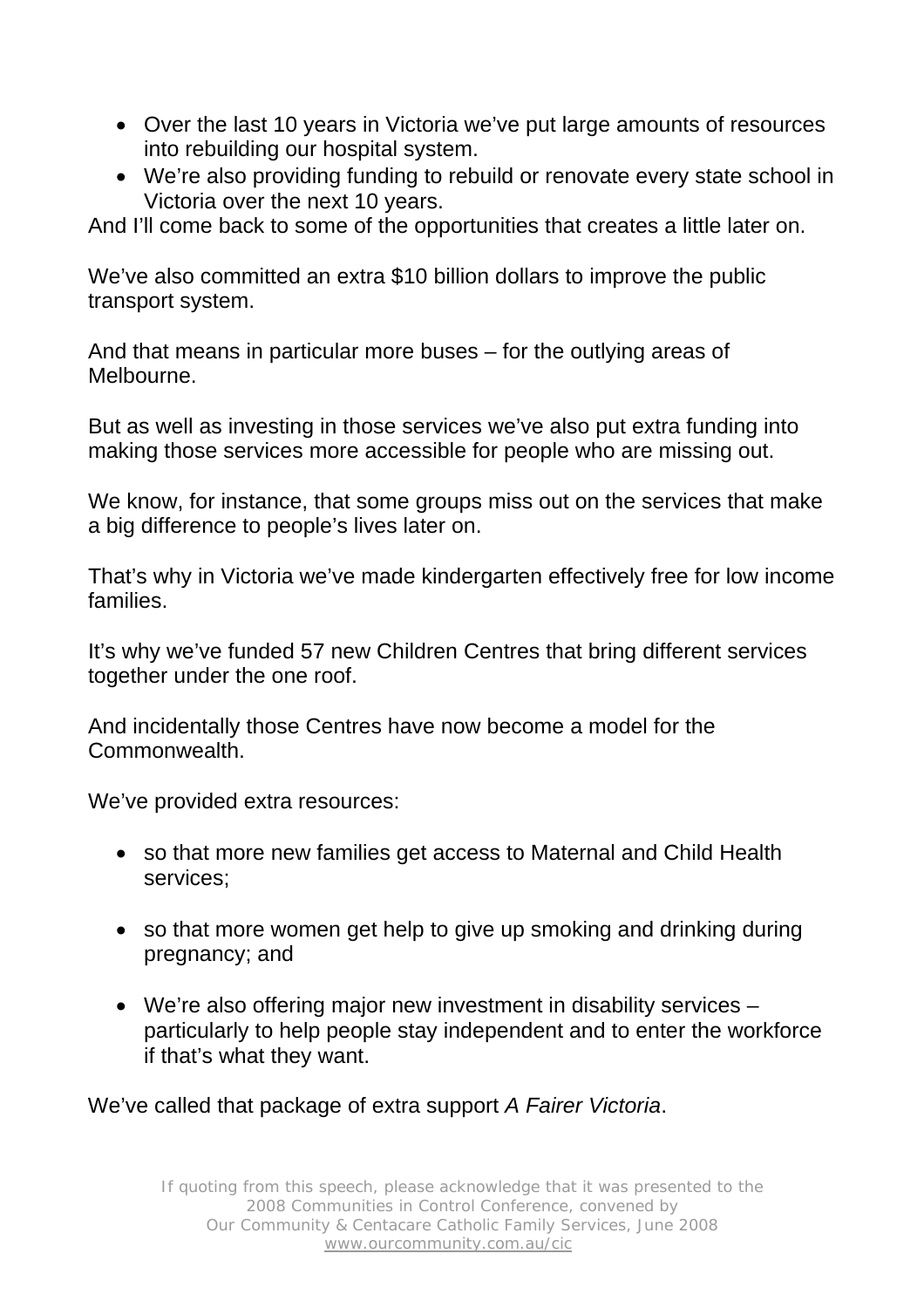It has been a major area of investment for the Victorian Government – more than \$4 billion dollars in new funding over the last four years including \$1 billion in this year's budget.

We think that better access to services is one practical way of creating fairness.

It's also the practical way of **increasing social inclusion** – because not having access to basic services is part of what creates social **exclusion.** 

#### **ACTION EXAMPLES – BUILDING A SENSE OF PLACE & STRONG LOCAL NETWORKS**

That brings me to the third aspect of liveability – building a sense of place and that there are strong local networks that can support people if they need it.

It's a crucial element of liveability.

But it's also a challenge because it's an area that Government hasn't traditionally been involved in.

What I want to describe are four practical examples of how we're supporting that aspect of liveability in Victoria.

# **EXAMPLES – \$\$ FOR VOLUNTEERING SMALL GRANTS**

My first example is about volunteering – because volunteers often provide the local support services that help people when they are in need.

There are the high profile examples of how that happens through fire fighting or during emergencies.

But it happens in many other ways.

There are the volunteers who help refugee communities.

There are the volunteers who help drive local country football and netball teams.

And there are the volunteers who help teach seniors how to use the internet.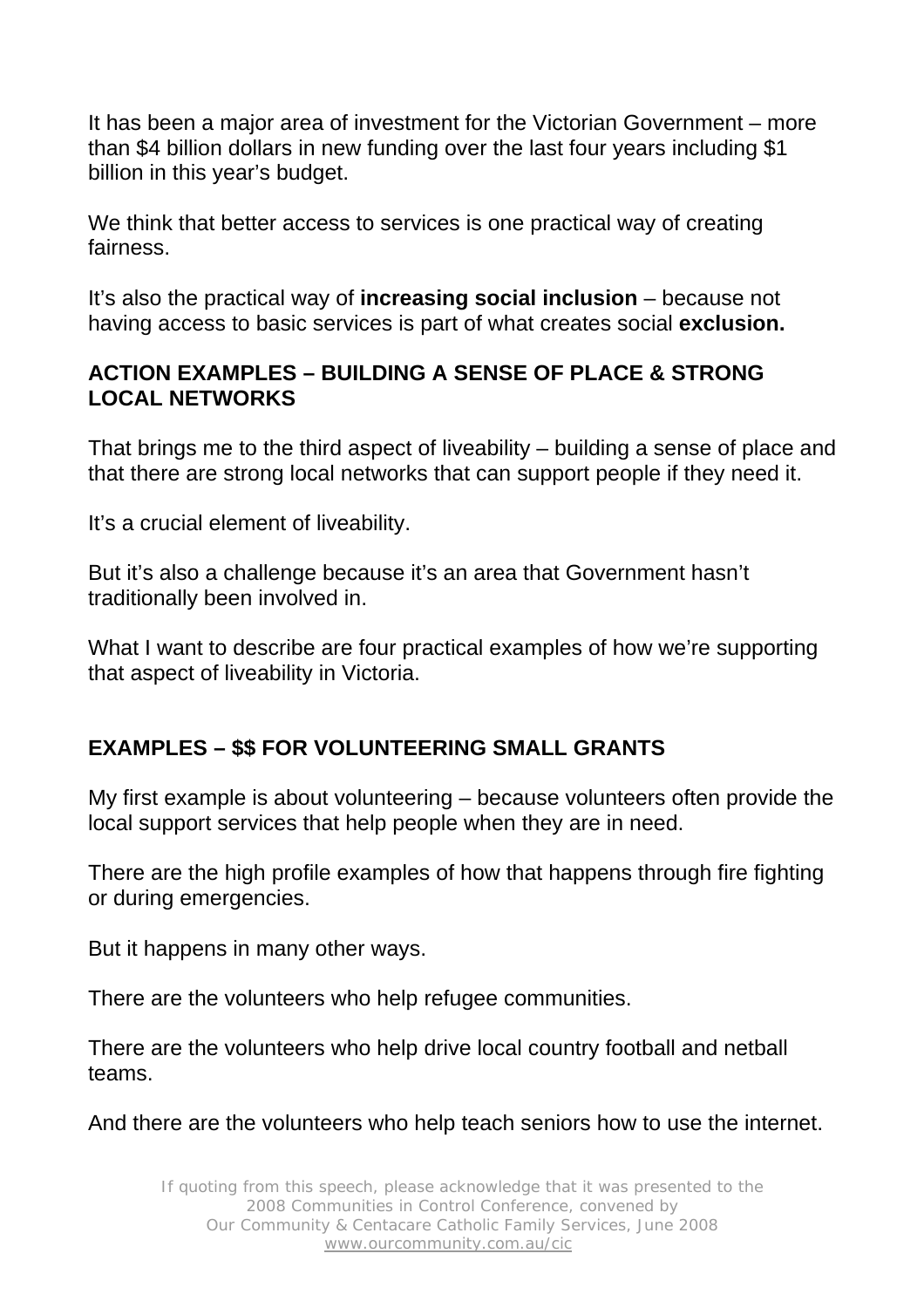Whatever they do – we know that the number of people volunteering is still very high – more than one million Victorians volunteer each year.

But we also know that volunteering is changing – as the community itself changes.

That's why – over the last four years – we've put new resources into the sector to help it respond to those changes.

One of the most successful ways of doing that has been though our grants program that helps small volunteer groups.

We've now given out almost 1000 grants to help those groups recruit new volunteers and expand the range of work they do.

We recently revised the guidelines for these grants – to make it easier for small groups to apply.

So I want to urge any Victorian groups here to visit the grants page of my Department's website – at www.dpcd.vic.gov.au – and consider applying.

# **EXAMPLES – \$\$ FOR COMMUNITY BUILDING INITIATIVES & COMMUNITY RENEWAL**

You can also build a stronger sense of place and stronger local networks by involving people in the life of their local community.

At the simplest level – that can mean more people being involved in local sporting clubs or going to local community events.

But we can also go further – by offering people the opportunity to become involved in thinking about and planning the future of their local community.

Over the last three years – through our Community Renewal and Community Building Initiatives – we have been working directly with:

- small communities that are going through very rapid change; and
- communities where we know disadvantage is concentrated.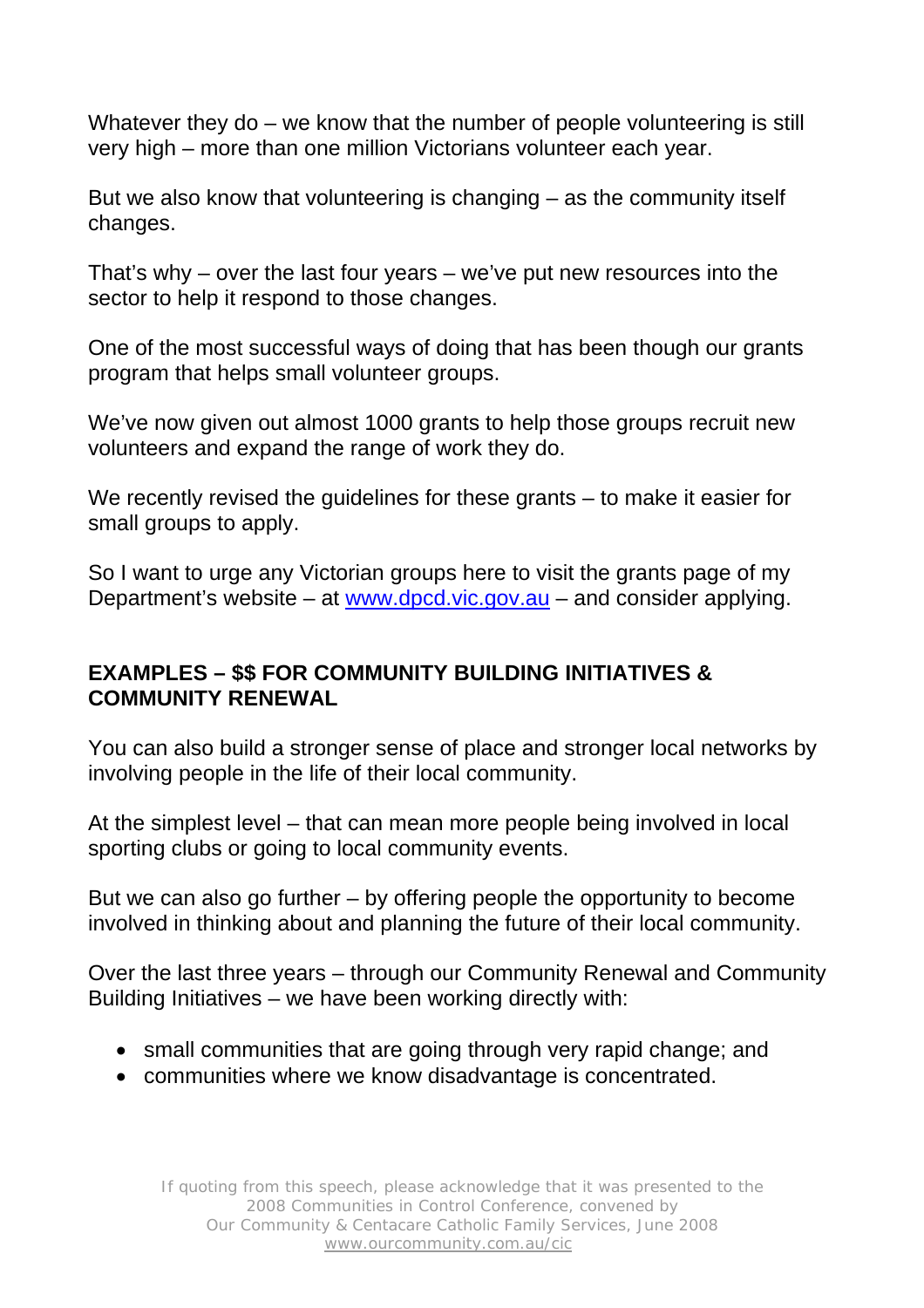We've offered those communities the resources and the support to bring people together to agree on the needs of their local community.

Some communities are naturally very good at that.

For example, in Community Renewal projects, more than 6000 hours of volunteer contribution have been made.

And in Community Building Projects, more than 4000 people have attended community workshops.

Some communities need more help – and we've offered those areas extra resources to help them build the skills of community members.

And in areas where disadvantage is concentrated – the support we've offered has included help to coordinate the range of services provided in one area.

That means more linkages between different services and more responsiveness to the specific needs of that community.

# **EXAMPLES – \$\$ FOR COMMUNITY ENTERPRISES**

We are also helping to create new types of local employment and training opportunities.

That's particularly important for people who usually struggle to access mainstream services.

Working with groups like the Brotherhood of St Laurence and AMES [Adult Multicultural Education Services] – we've had particular success with a model called Community Enterprise.

Community Enterprises use a small business model to help people get workplace training and on-the-job experience.

More than 70 community enterprises already exist around Victoria – offering everything from landscaping to catering services.

They've already created more than 280 jobs and helped train more than 390 people.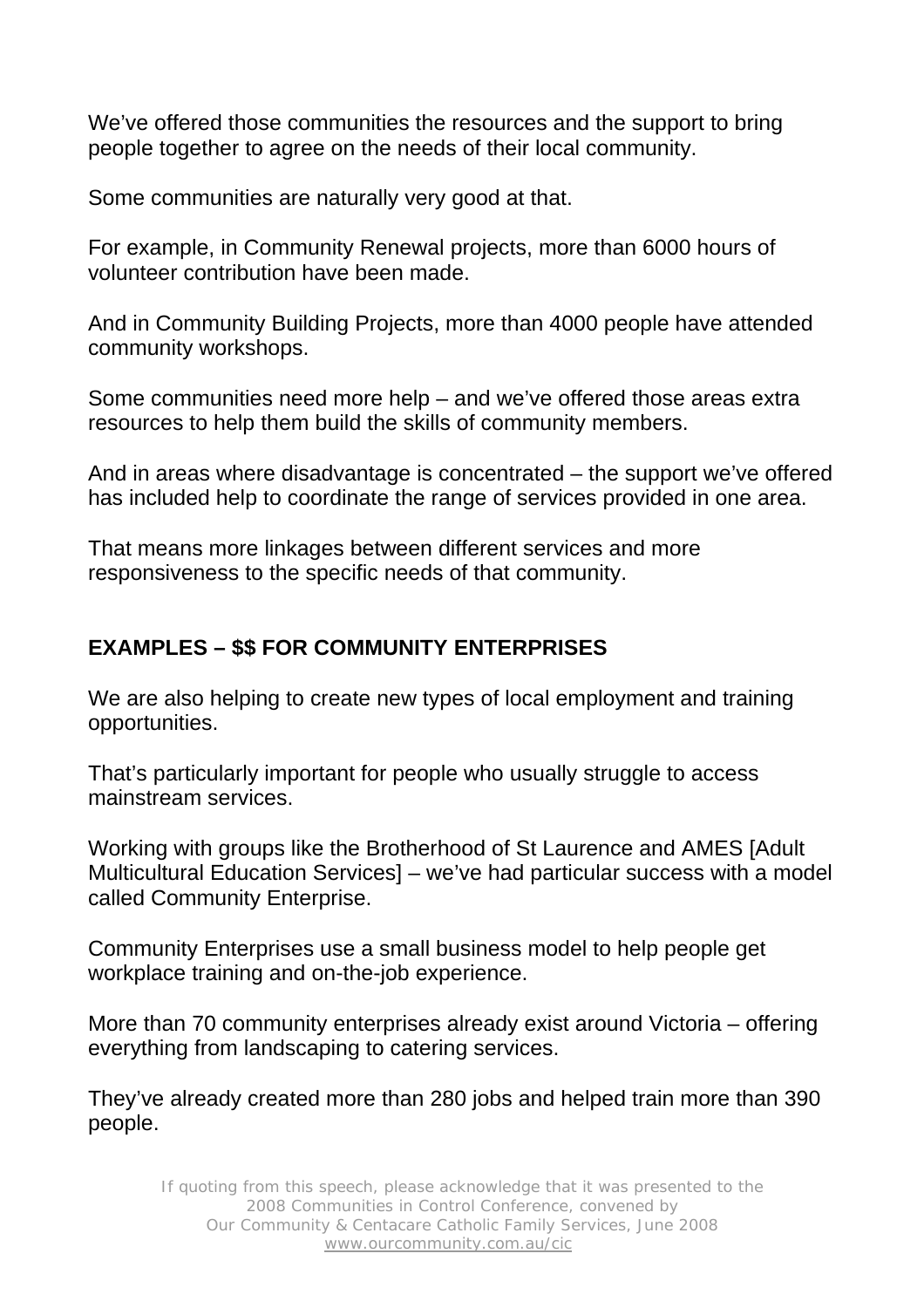Because they use a small business model they can become sustainable in the long term.

And in this year's Victorian budget there is new support for a Community Enterprise Catalyst – to help community organisations develop and support new enterprises around the state.

#### **EXAMPLES – OPPORTUNITIES THROUGH SCHOOLS REDEVELOPMENT**

My final example of building stronger local communities is **not** about funding!

It's about thinking of new opportunities to coordinate the work of state government, local government and community organisations.

Earlier I referred to our plan to renovate and rebuild every state school in Victoria over the next 10 years.

That will create some unique opportunities for local community groups to piggyback on that redevelopment.

For instance, it could mean libraries and computer centres that are owned and used by schools and the local community.

It could mean new shared community meeting rooms and training centres.

It could mean greater community access to school sport and recreation facilities.

Those new types of shared community facilities will help more people get access to the local services they need.

And they'll also help bring different groups together under one roof – which helps to build greater social inclusion.

# **PLUS A NEW OFFICE FOR THE COMMUNITY SECTOR**

Those are four examples of practical ways that we can help build stronger local communities.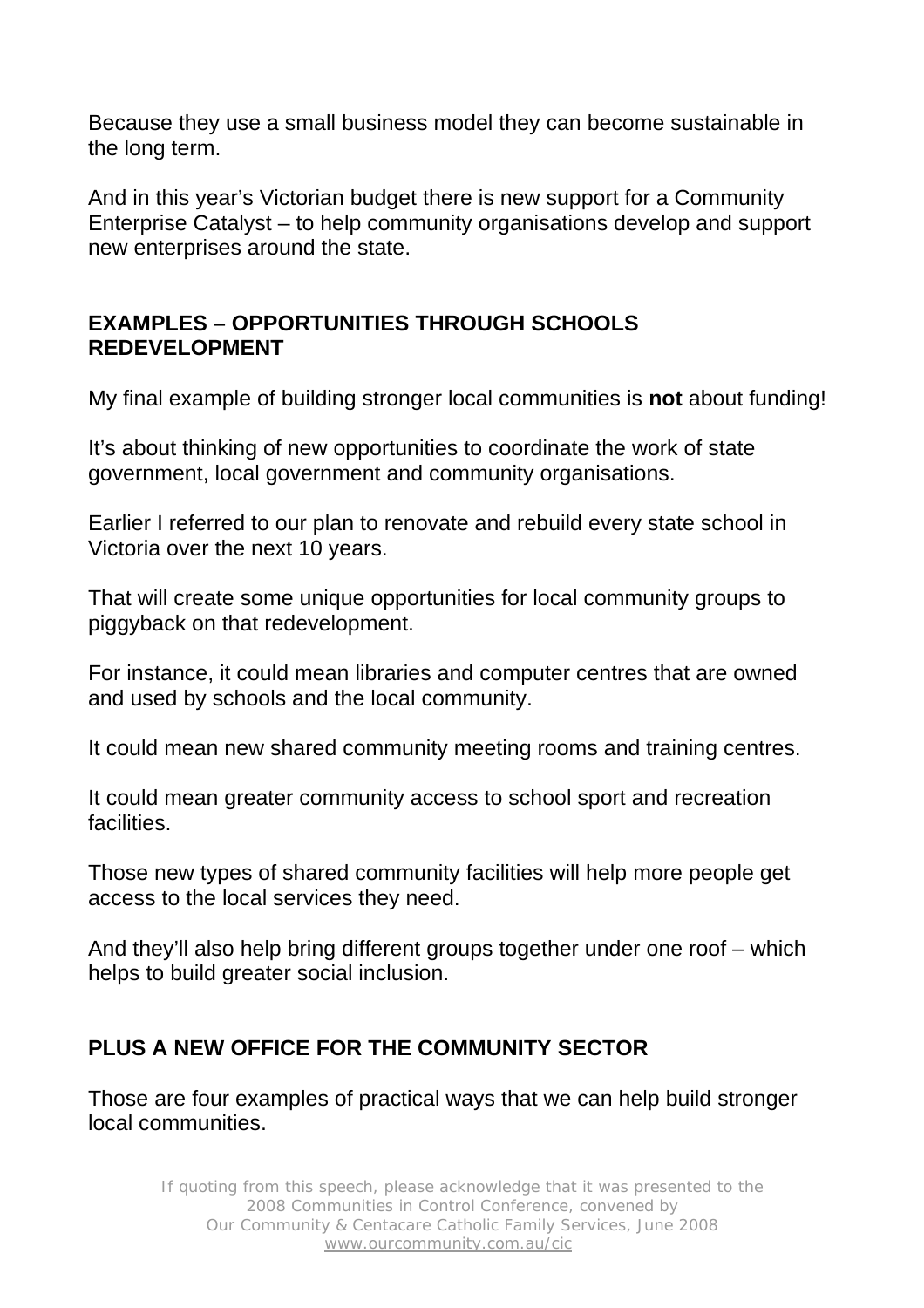What links all those examples is the involvement of the community sector – the big and small groups that make up the not-for-profit sector in Victoria.

One of the clearest messages we have heard from the community sector in Victoria is that government doesn't always work well with them.

We think that in Victoria we could do more to cut through the red tape that often hampers the community sector.

And we also think there should be a dedicated area of government that can represent the interests of the community sector within government.

That's why in Victoria we have created a new Office for the Community Sector.

It will be headed by Lynne Wannan – and many of you will know Lynne from her long involvement in children's services and adult education in Victoria.

Her experience and her advocacy skills will give the community sector a very strong voice in government.

And I'm keen that the new Office helps to drive some solutions to some of the most pressing problems facing the community sector.

That includes:

- **simplifying** the regulations about reporting and fundraising… … particularly for small groups;
- **examining** ways of creating a leadership program that can help to create the next generation of community sector…
- and helping to **establish** a portable long service leave scheme for people employed in the community sector… … and that will help the sector to retain the staff they do employ – rather than having them poached by business or by government!

The work of new Office will play a big part in creating more liveable communities in Victoria.

That's because the community sector is one of Victoria's great resources.